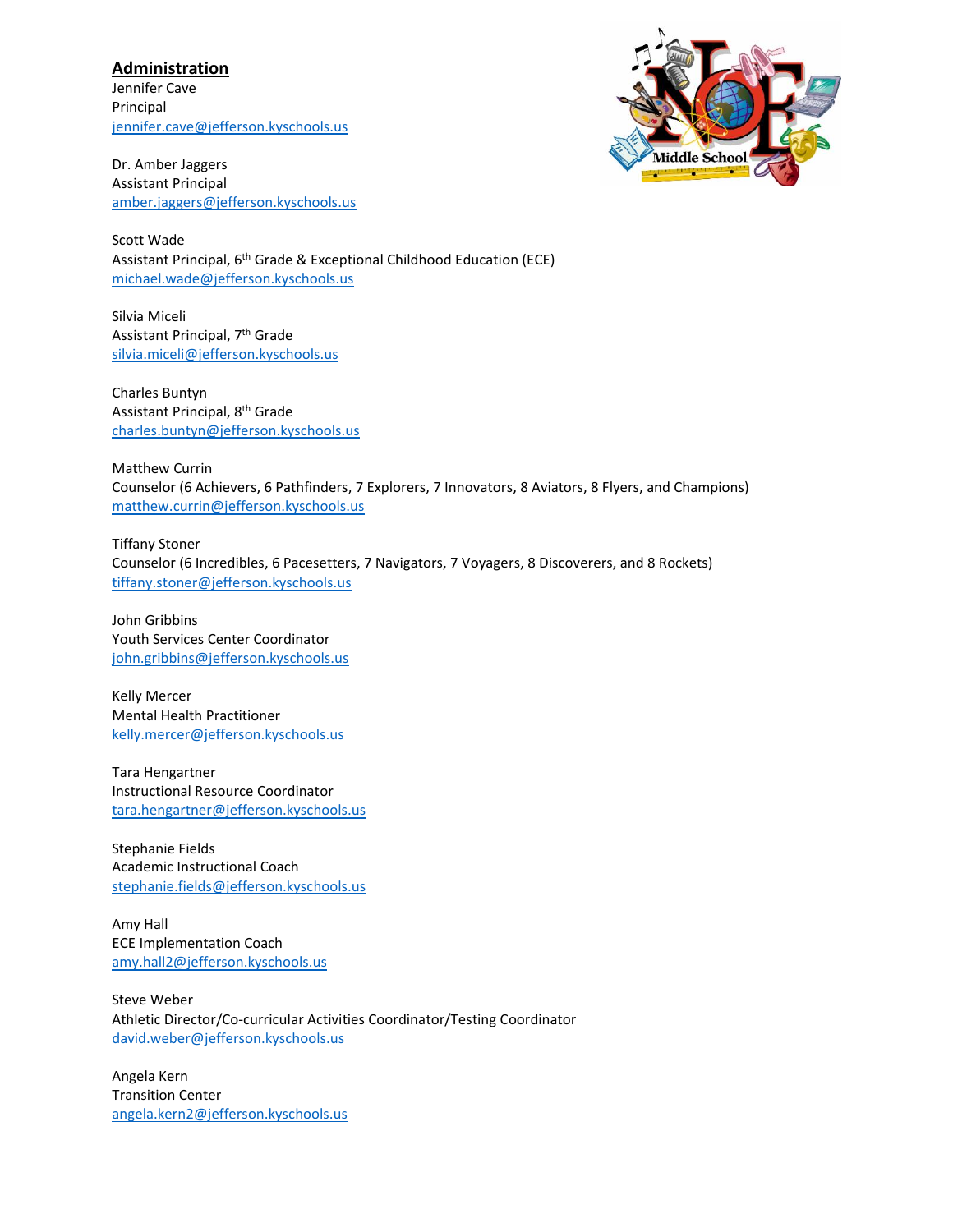**Teams/Teachers 6 Achievers** Sharon Rosenberger, Team Leader Social Studies [sharon.rosenberger@jefferson.kyschools.us](mailto:sharon.rosenberger@jefferson.kyschools.us)

Lauren Archer Science [lauren.archer@jefferson.kyschools.us](mailto:lauren.archer@jefferson.kyschools.us)

Kelsey Blandford Team Leader, Math [kelsey.blandford@jefferson.kyschools.us](mailto:kelsey.blandford@jefferson.kyschools.us)

Madison Meuter Language Arts [madison.meuter@jefferson.kyschools.us](mailto:madison.meuter@jefferson.kyschools.us)

Tyren Edwards ECE Resource [tyren.edwards@jefferson.kyschools.us](mailto:tyren.edwards@jefferson.kyschools.us)

Team Website[: https://sites.google.com/jefferson.kyschools.us/noeachievers/home](https://sites.google.com/jefferson.kyschools.us/noeachievers/home)

**6 Incredibles** Marlena Sells, Team Leader Language Arts [marlene.liening@jefferson.kyschools.us](mailto:marlene.liening@jefferson.kyschools.us)

Stephanie Hagan Social Studies [stephanie.hagan@jefferson.kyschools.us](mailto:stephanie.hagan@jefferson.kyschools.us)

Bridgette Mathews Math [bridgette.mathews@jefferson.kyschools.us](mailto:bridgette.mathews@jefferson.kyschools.us)

Linda Woods Science [linda.woods@jefferson.kyschools.us](mailto:linda.woods@jefferson.kyschools.us)

**6 Pacesetters** Kristen Munn, Team Leader Language Arts [kristen.munn-gehm@jefferson.kyschools.us](mailto:kristen.munn-gehm@jefferson.kyschools.us)

Ben Evans Science [benjamin.evans@jefferson.kyschools.us](mailto:benjamin.evans@jefferson.kyschools.us)

Mary O'Kennedy Social Studies [mary.okennedy@jefferson.kyschools.us](mailto:mary.okennedy@jefferson.kyschools.us)

Theresa Williams Math [theresa.williams3@jefferson.kyschools.us](mailto:theresa.williams3@jefferson.kyschools.us)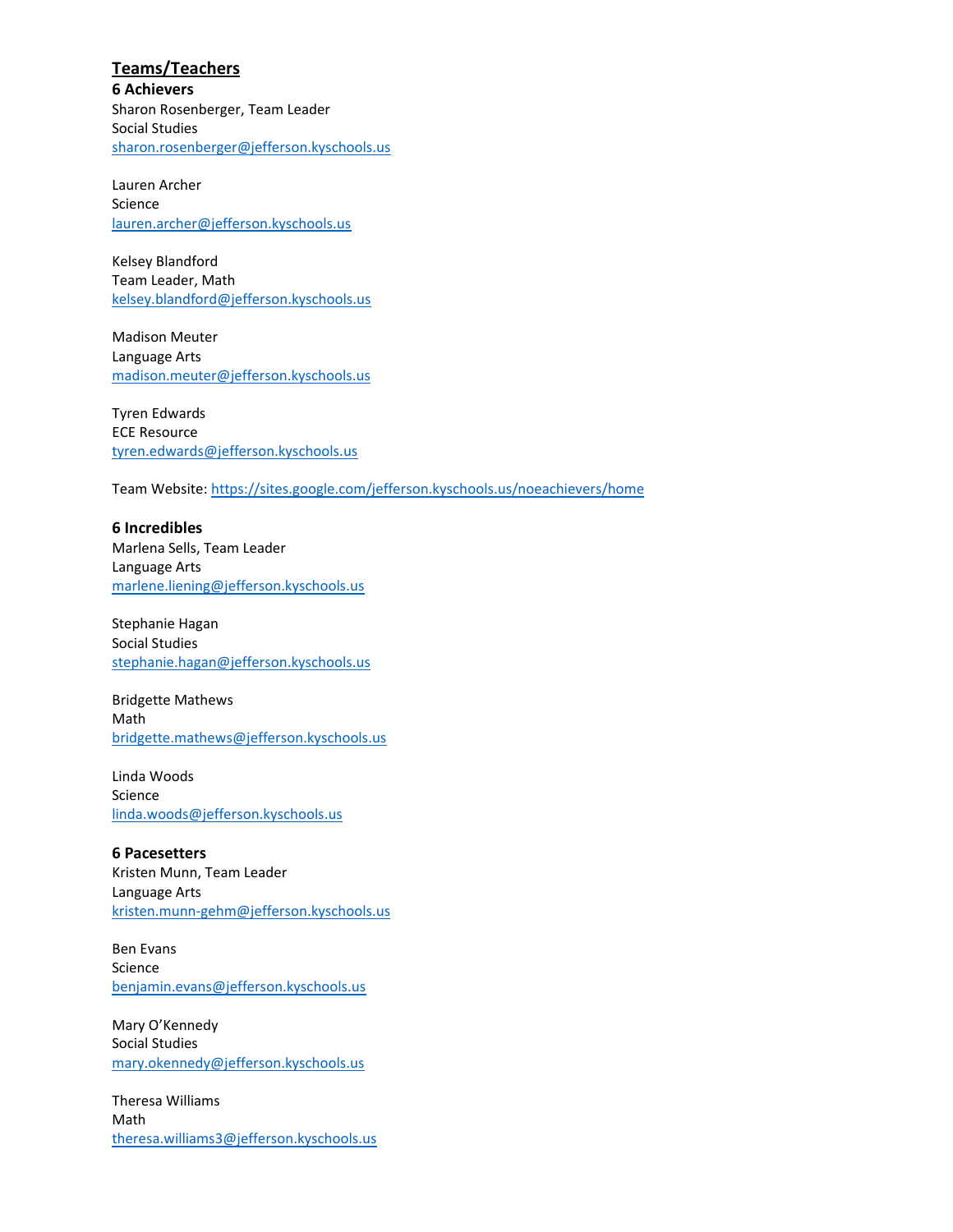**6 Pathfinders** Kathleen Ames, Co-Team Leader Science [kathleen.ames@jefferson.kyschools.us](mailto:kathleen.ames@jefferson.kyschools.us)

Elizabeth Calhoun, Co-Team Leader Language Arts [elizabeth.calhoun@jefferson.kyschools.us](mailto:elizabeth.calhoun@jefferson.kyschools.us)

Sarah Griffy Social Studies [sarah.griffy@jefferson.kyschools.us](mailto:sarah.griffy@jefferson.kyschools.us)

Rebecca Spalding Math [rebecca.spalding@jefferson.kyschools.us](mailto:rebecca.spalding@jefferson.kyschools.us)

**7 Explorers** Susan Stoneburner, Team Leader Math/Science [susan.stoneburner@jefferson.kyschools.us](mailto:susan.stoneburner@jefferson.kyschools.us)

Meredith McCoy Language Arts/Social Studies [meredith.mccoy@jefferson.kyschools.us](mailto:meredith.mccoy@jefferson.kyschools.us)

**7 Innovators** Molly Sullivan, Team Leader Math [molly.dettwiller@jefferson.kyschools.us](mailto:molly.dettwiller@jefferson.kyschools.us)

Mary Kay Barfield Language Arts [marykay.barfield@jefferson.kyschools.us](mailto:marykay.barfield@jefferson.kyschools.us)

David Lechleiter Science [david.lechleiter@jefferson.kyschools.us](mailto:david.lechleiter@jefferson.kyschools.us)

Richard Verwiebe Social Studies [richard.verwiebe@jefferson.kyschools.us](mailto:richard.verwiebe@jefferson.kyschools.us)

Lori Davis ECE Resource [lori.davis@jefferson.kyschools.us](mailto:lori.davis@jefferson.kyschools.us)

**7 Navigators** Stephanie Jeffers, Team Leader Language Arts [stephanie.jeffers@jefferson.kyschools.us](mailto:stephanie.jeffers@jefferson.kyschools.us)

Olivia Carner Math [olivia.carner@jefferson.kyschools.us](mailto:olivia.carner@jefferson.kyschools.us)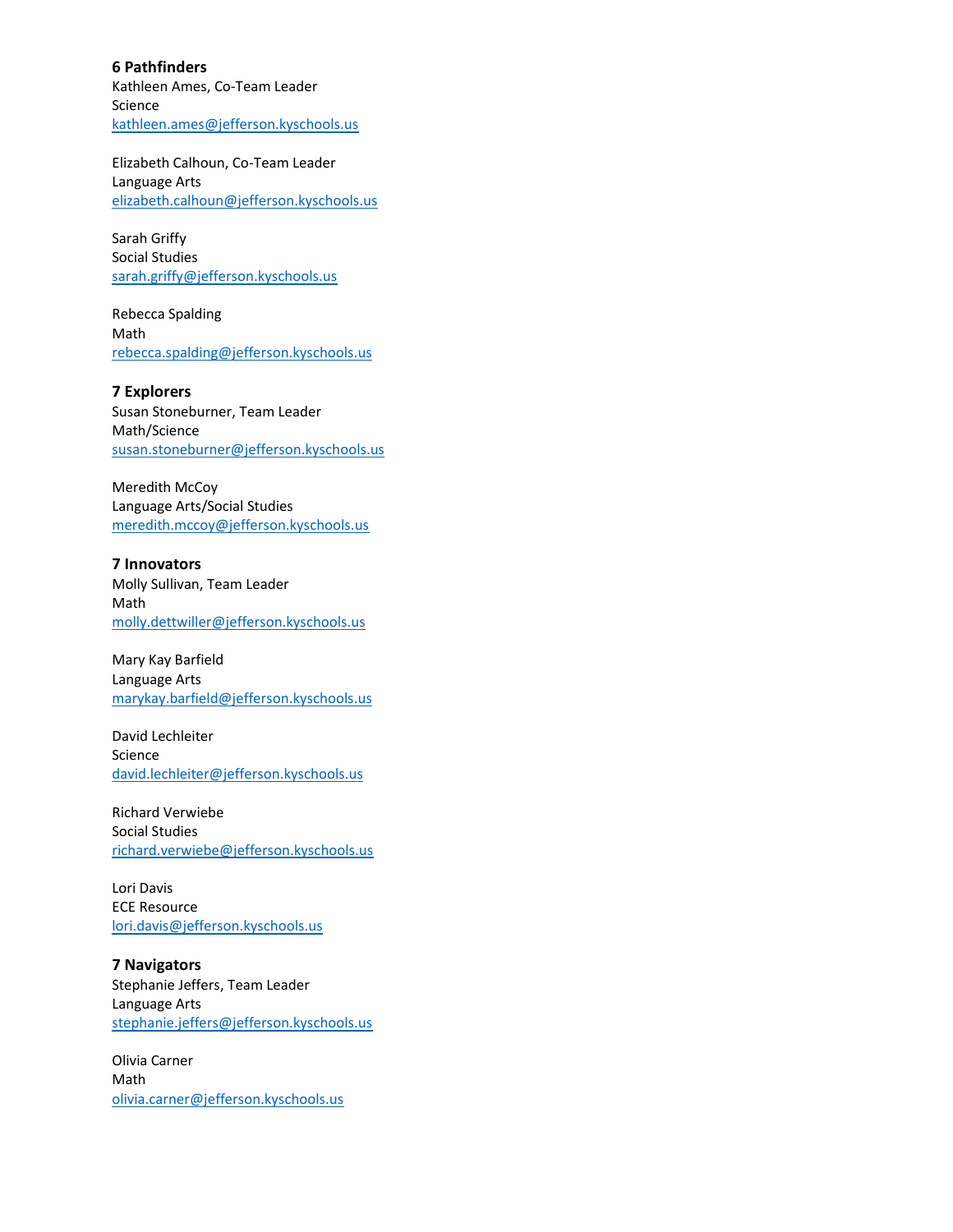Kim D'Amato Science [kimberly.damato@jefferson.kyschools.us](mailto:kimberly.damato@jefferson.kyschools.us)

Rachel Ellison Social Studies [rachel.ellison@jefferson.kyschools.us](mailto:rachel.ellison@jefferson.kyschools.us)

**7 Voyagers** Katie Miller, Co-Team Leader Math [mary.gibbons@jefferson.kyschools.us](mailto:mary.gibbons@jefferson.kyschools.us)

Sarah Hill, Co-Team Leader Language Arts [sarah.hill@jefferson.kyschools.us](mailto:sarah.hill@jefferson.kyschools.us)

Ryan Cook Social Studies [ryan.cook@jefferson.kyschools.us](mailto:ryan.cook@jefferson.kyschools.us)

Tua Gravatte Science [tua.gravatte@jefferson.kyschools.us](mailto:tua.gravatte@jefferson.kyschools.us)

**8 Aviators** Erin Kleier, Co-Team Leader Math [erin.kleier@jefferson.kyschools.us](mailto:erin.kleier@jefferson.kyschools.us)

Andy Schank, Co-Team Leader Science [john.schank@jefferson.kyschools.us](mailto:john.schank@jefferson.kyschools.us)

Jason Nelson Social Studies [jason.nelson@jefferson.kyschools.us](mailto:jason.nelson@jefferson.kyschools.us)

Jacqueline Sullivan Language Arts [jacqueline.sullivan@jefferson.kyschools.us](mailto:jacqueline.sullivan@jefferson.kyschools.us)

Barry Methner ECE Resource [barry.methner@jefferson.kyschools.us](mailto:barry.methner@jefferson.kyschools.us)

**8 Discoverers** Pamela Theoharatos, Team Leader Language Arts/Science [pamela.theoharatos@jefferson.kyschools.us](mailto:pamela.theoharatos@jefferson.kyschools.us)

Matthew Key Math/Social Studies [matthew.key@jefferson.kyschools.us](mailto:matthew.key@jefferson.kyschools.us)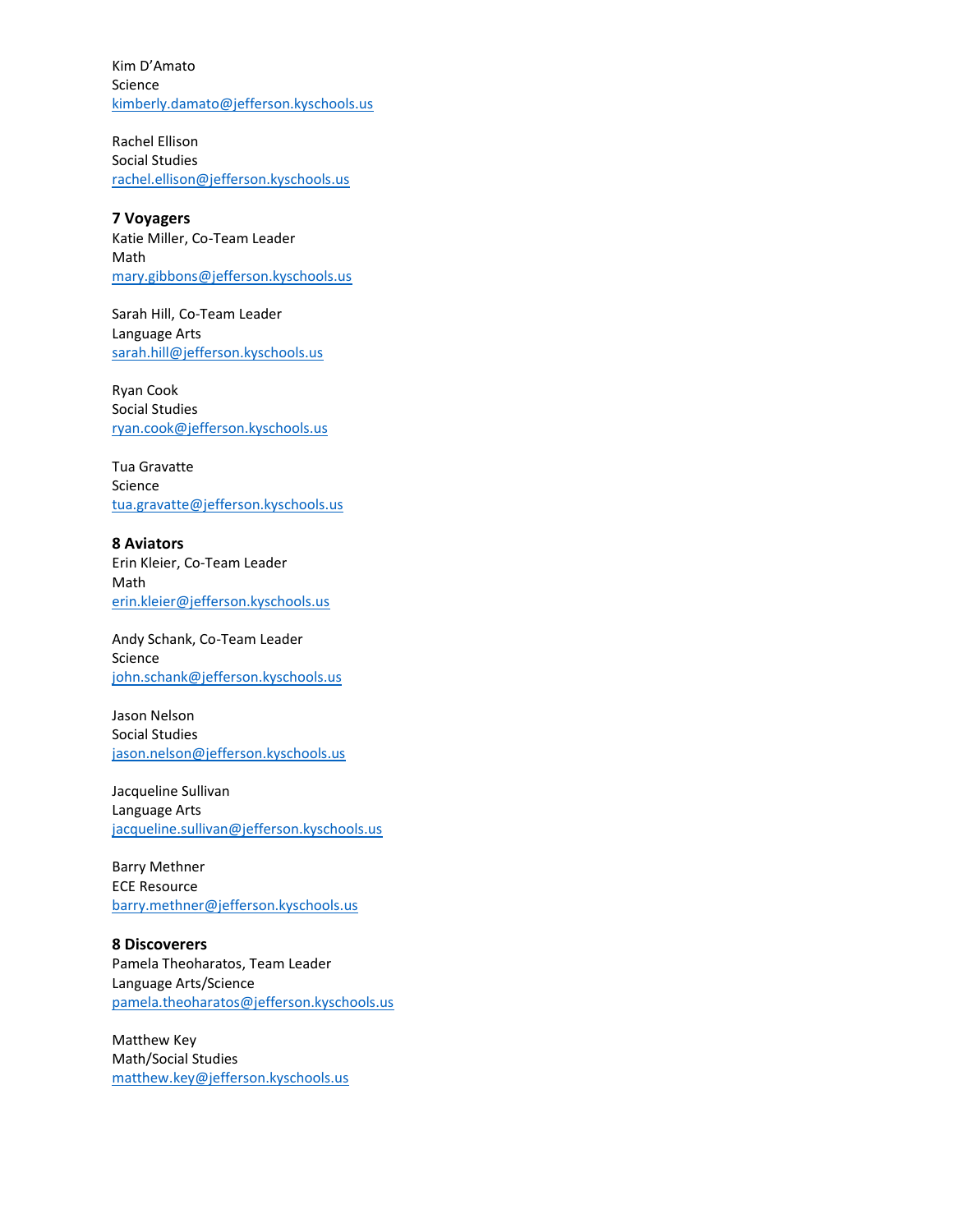**8 Flyers** Jacquline Raque, Team Leader Math [jacquline.atkins@jefferson.kyschools.us](mailto:jacquline.atkins@jefferson.kyschools.us)

Jacquelyn Cox/Emily Vogt Science [jacquelyn.cox@jefferson.kyschools.us](mailto:jacquelyn.cox@jefferson.kyschools.us) [emily.vogt@jefferson.kyschools.us](mailto:emily.vogt@jefferson.kyschools.us)

Dana Neichter Social Studies [dana.neichter@jefferson.kyschools.us](mailto:dana.neichter@jefferson.kyschools.us)

Eric Schmidt Language Arts [eric.schmidt@jefferson.kyschools.us](mailto:eric.schmidt@jefferson.kyschools.us)

Shellie Lipka ECE Resource [shellie.lipka@jefferson.kyschools.us](mailto:shellie.lipka@jefferson.kyschools.us)

**8 Rockets** Marjorie Lyle, Teacher Leader Math [marjorie.lyle@jefferson.kyschools.us](mailto:marjorie.lyle@jefferson.kyschools.us)

Andrew Ames Language Arts [andrew.ames@jefferson.kyschools.us](mailto:andrew.ames@jefferson.kyschools.us)

Jonathan Brockman Social Studies [jonathan.brockman@jefferson.kyschools.us](mailto:jonathan.brockman@jefferson.kyschools.us)

Danielle LeGrand Science [danielle.legrand@jefferson.kyschools.us](mailto:danielle.legrand@jefferson.kyschools.us)

**Champions** Crystal Carothers, Team Leader Language Arts/Social Studies [crystal.carothers@jefferson.kyschools.us](mailto:crystal.carothers@jefferson.kyschools.us)

Latonia Bland EBD Self-Contained [latonia.bland@jefferson.kyschools.us](mailto:latonia.bland@jefferson.kyschools.us)

Maria Davis Deaf & Hearing Impaired [maria.davis@jefferson.kyschools.us](mailto:maria.davis@jefferson.kyschools.us)

Allison Forrester Speech [allison.forrester@jefferson.kyschools.us](mailto:allison.forrester@jefferson.kyschools.us)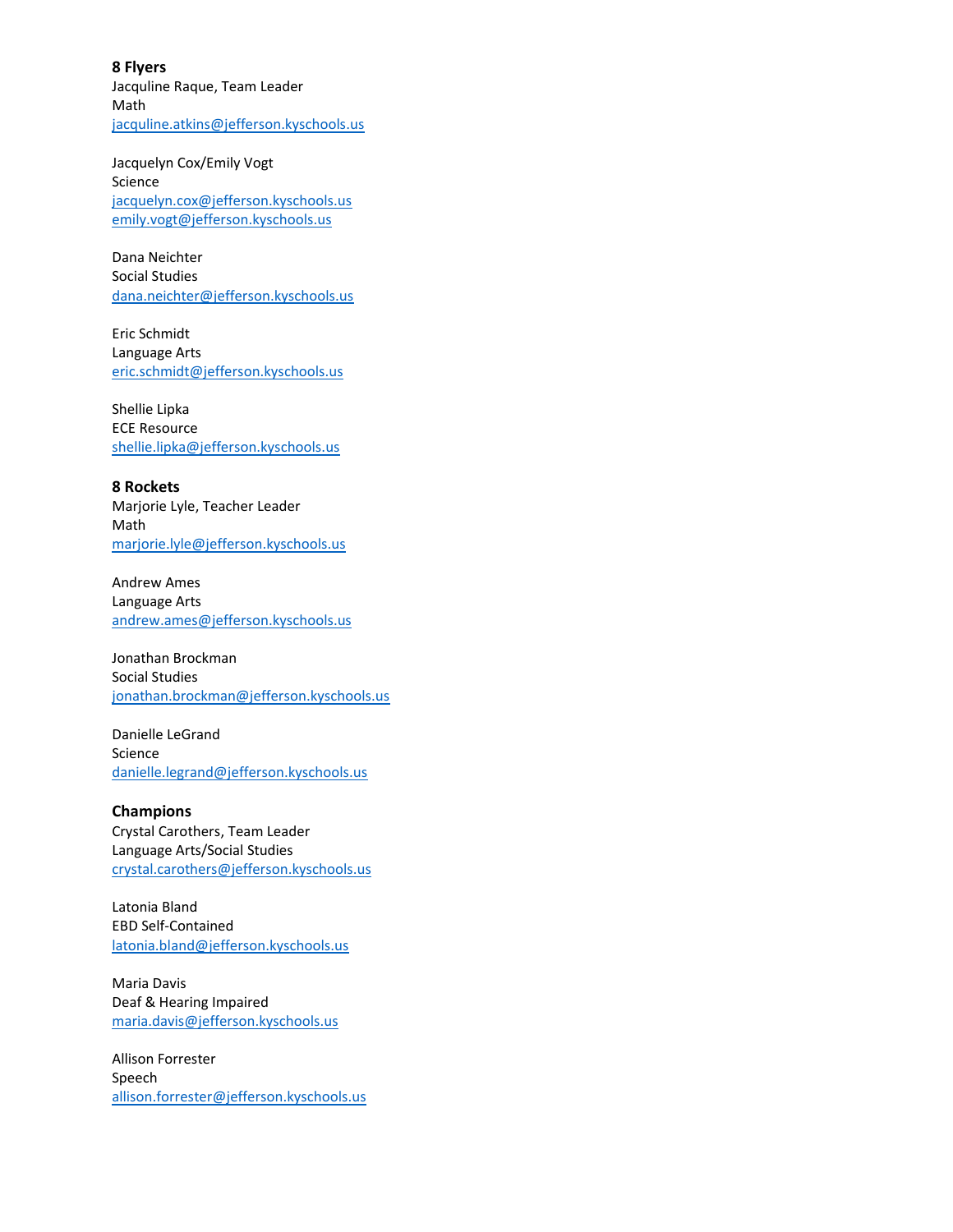Erin Glass ECE Resource [erin.glass@jefferson.kyschools.us](mailto:erin.glass@jefferson.kyschools.us)

David Jenkins Vision Impaired [david.jenkins@jefferson.kyschools.us](mailto:david.jenkins@jefferson.kyschools.us)

Colleen Oyler Hearing Impaired Interpreter [colleen.oyler@jefferson.kyschools.us](mailto:colleen.oyler@jefferson.kyschools.us)

Jessica Stinson, Team Leader Moderate to Severe Disabilities (MSD) [jessica.peazzoni@jefferson.kyschools.us](mailto:jessica.peazzoni@jefferson.kyschools.us)

Angela Williams Math/Science [angela.williams2@jefferson.kyschools.us](mailto:angela.williams2@jefferson.kyschools.us)

**English as a Second Language (ESL)** Kimberly Frey, Team Leader [kimberly.frey@jefferson.kyschools.us](mailto:kimberly.frey@jefferson.kyschools.us)

Robin Lindsay [robin.lindsay@jefferson.kyschools.us](mailto:robin.lindsay@jefferson.kyschools.us)

**Related Arts Chorus** James Russell Cooper, Team Leader [james.cooper2@jefferson.kyschools.us](mailto:james.cooper2@jefferson.kyschools.us) <https://jamescooper253.wixsite.com/noemsproductions>

**Band**

Linda Pulley [linda.pulley@jefferson.kyschools.us](mailto:linda.pulley@jefferson.kyschools.us) [http://noeband.weebly.com](http://noeband.weebly.com/)

**Dance** Amberly Simpson [amberly.simpson@jefferson.kyschools.us](mailto:amberly.simpson@jefferson.kyschools.us) [www.queensimpson.com](http://www.queensimpson.com/)

**Drama** Kim Joiner-Johnson [kim.joiner@jefferson.kyschools.us](mailto:kim.joiner@jefferson.kyschools.us)

**Graphic Arts** Joe Welsh [joseph.welsh@jefferson.kyschools.us](mailto:joseph.welsh@jefferson.kyschools.us)

**Computer Literacy** Joseph Farmer [joseph.farmer@jefferson.kyschools.us](mailto:joseph.farmer@jefferson.kyschools.us)

**Orchestra** Nelson Dougherty [nelson.dougherty@jefferson.kyschools.us](mailto:nelson.dougherty@jefferson.kyschools.us)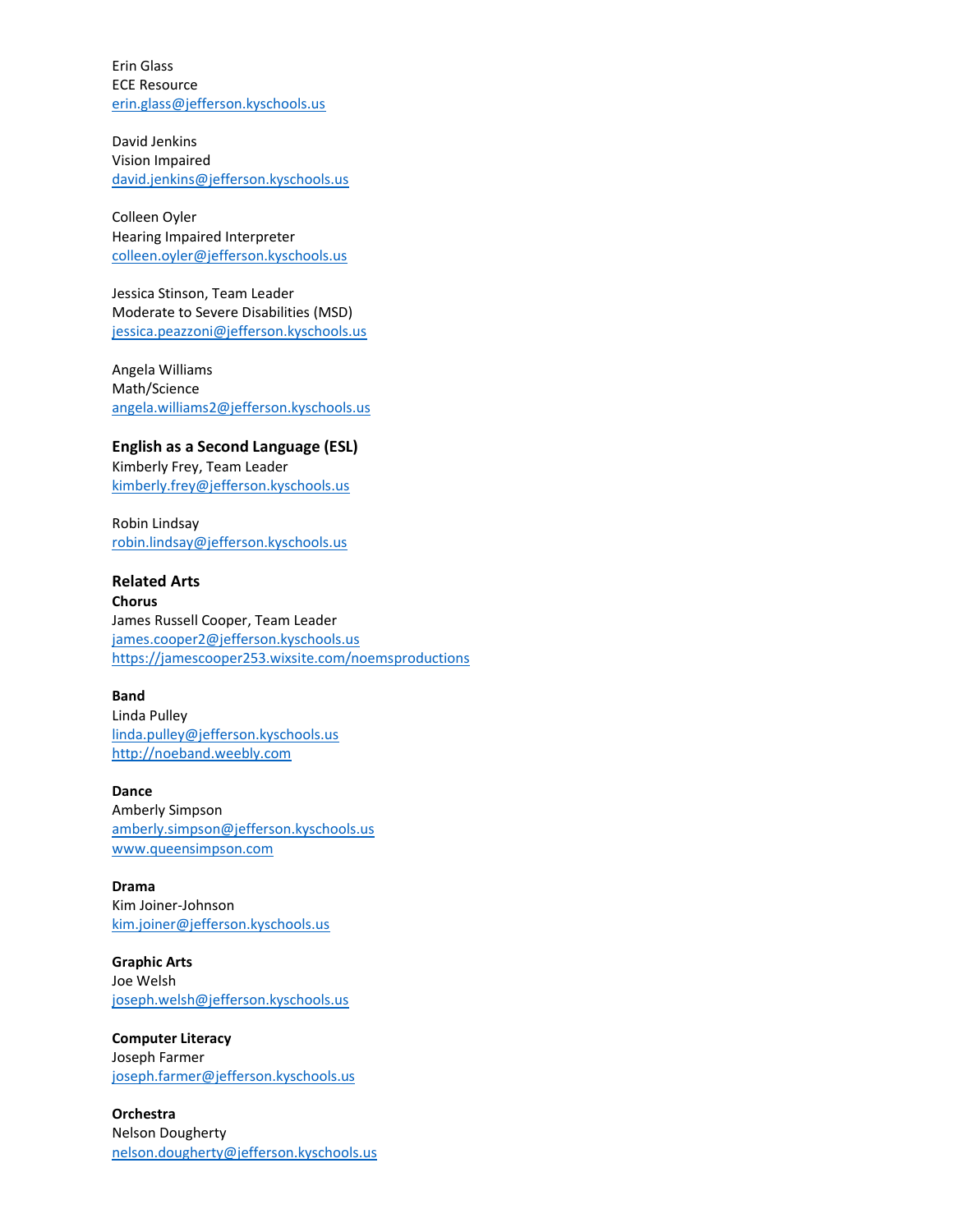**Physical Education** Beth Anne Ralph [elizabeth.ralph@jefferson.kyschools.us](mailto:elizabeth.ralph@jefferson.kyschools.us)

**Technology** Janet Seibert [janet.seibert@jefferson.kyschools.us](mailto:janet.seibert@jefferson.kyschools.us)

**Visual Arts** Samantha Brooks [samantha.whitaker@jefferson.kyschools.us](mailto:samantha.whitaker@jefferson.kyschools.us)

## **Library/Media Center**

Julie Wileman Media Specialist [julie.wileman@jefferson.kyschools.us](mailto:julie.wileman@jefferson.kyschools.us)

Debbie Smith Clerk [deborah.smith3@jefferson.kyschools.us](mailto:deborah.smith3@jefferson.kyschools.us)

Library Website:<http://jcpsky.libguides.com/noemiddlelibrary>

## **Support Staff**

Colleen Barrick Student/Health Records [colleen.barrick@jefferson.kyschools.us](mailto:colleen.barrick@jefferson.kyschools.us)

Jennifer Clark School Bookkeeper [jennifer.clark2@jefferson.kyschools.us](mailto:jennifer.clark2@jefferson.kyschools.us)

Heather Colquett Clerk, Youth Services Center [heather.colquett@jefferson.kyschools.us](mailto:heather.colquett@jefferson.kyschools.us)

Lisa Cox Secretary, Main Office [lisa.cox@jefferson.kyschools.us](mailto:lisa.cox@jefferson.kyschools.us)

Niki Workman Clerk, Main Office [crystin.workman@jefferson.kyschools.us](mailto:crystin.workman@jefferson.kyschools.us)

Yolanda Farley Plant Operator [yolanda.stivers@jefferson.kyschools.us](mailto:yolanda.stivers@jefferson.kyschools.us)

Kevin Glenn Security [kevin.glenn@jefferson.kyschools.us](mailto:kevin.glenn@jefferson.kyschools.us)

Victoria Grimes Attendance Clerk [victoria.grimes@jefferson.kyschools.us](mailto:victoria.grimes@jefferson.kyschools.us)